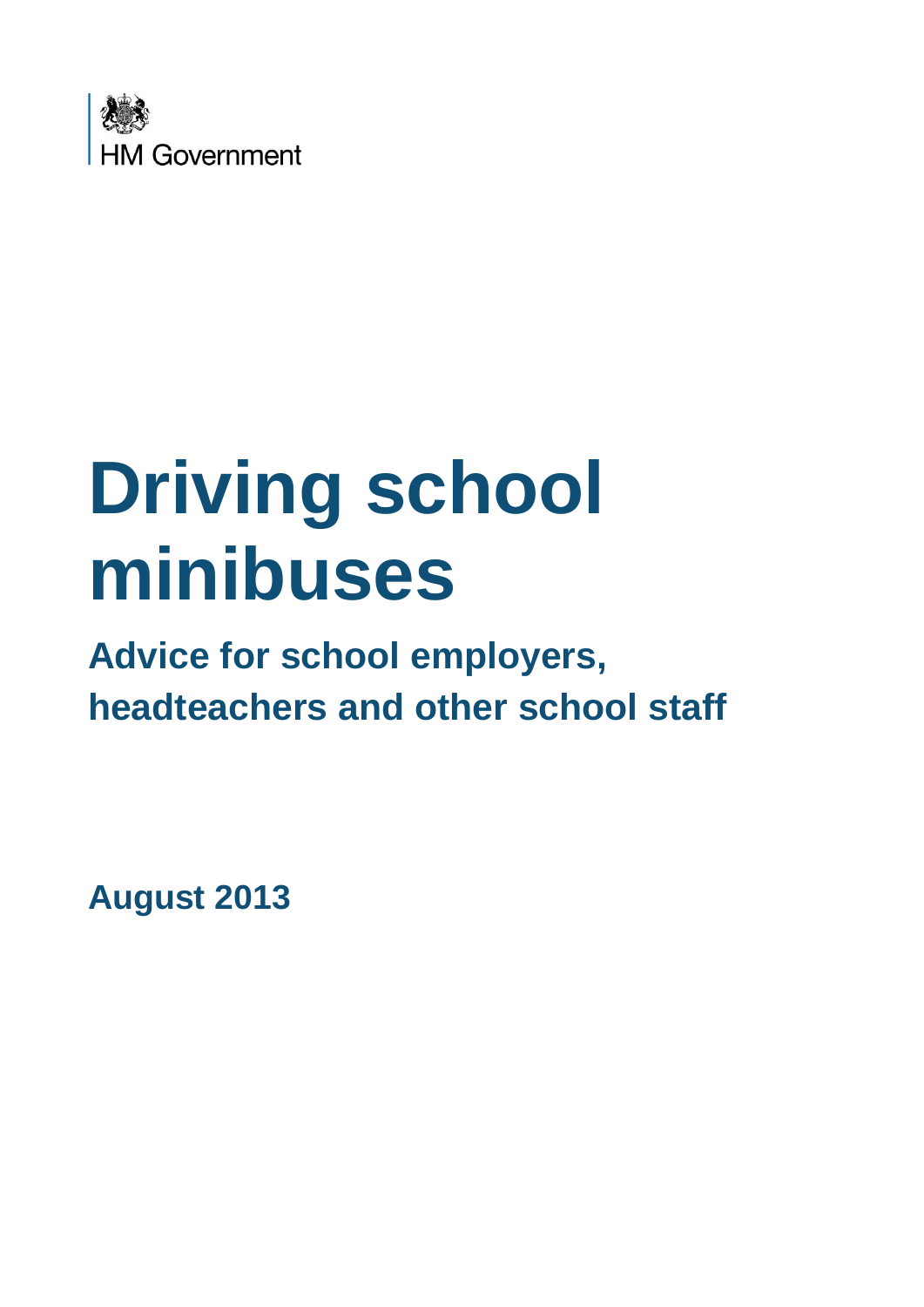# **Contents**

| Summary                                          | 3              |
|--------------------------------------------------|----------------|
| Driving a school minibus                         | $\overline{4}$ |
| What is a minibus and who can drive one?         | $\overline{4}$ |
| What is hire and reward?                         | 5              |
| What are social purposes?                        | 5              |
| What are Out of Pocket Expenses?                 | 5              |
| What is 'On a Voluntary Basis'?                  | 6              |
| Medical standards and renewing a driving licence | 6              |
| Driving under the Section 19 permit scheme       | 6              |
| Insurance, other requirements and police         | $\overline{7}$ |
| <b>Frequently Asked Questions</b>                | $\overline{7}$ |
| Further sources of information                   | 8              |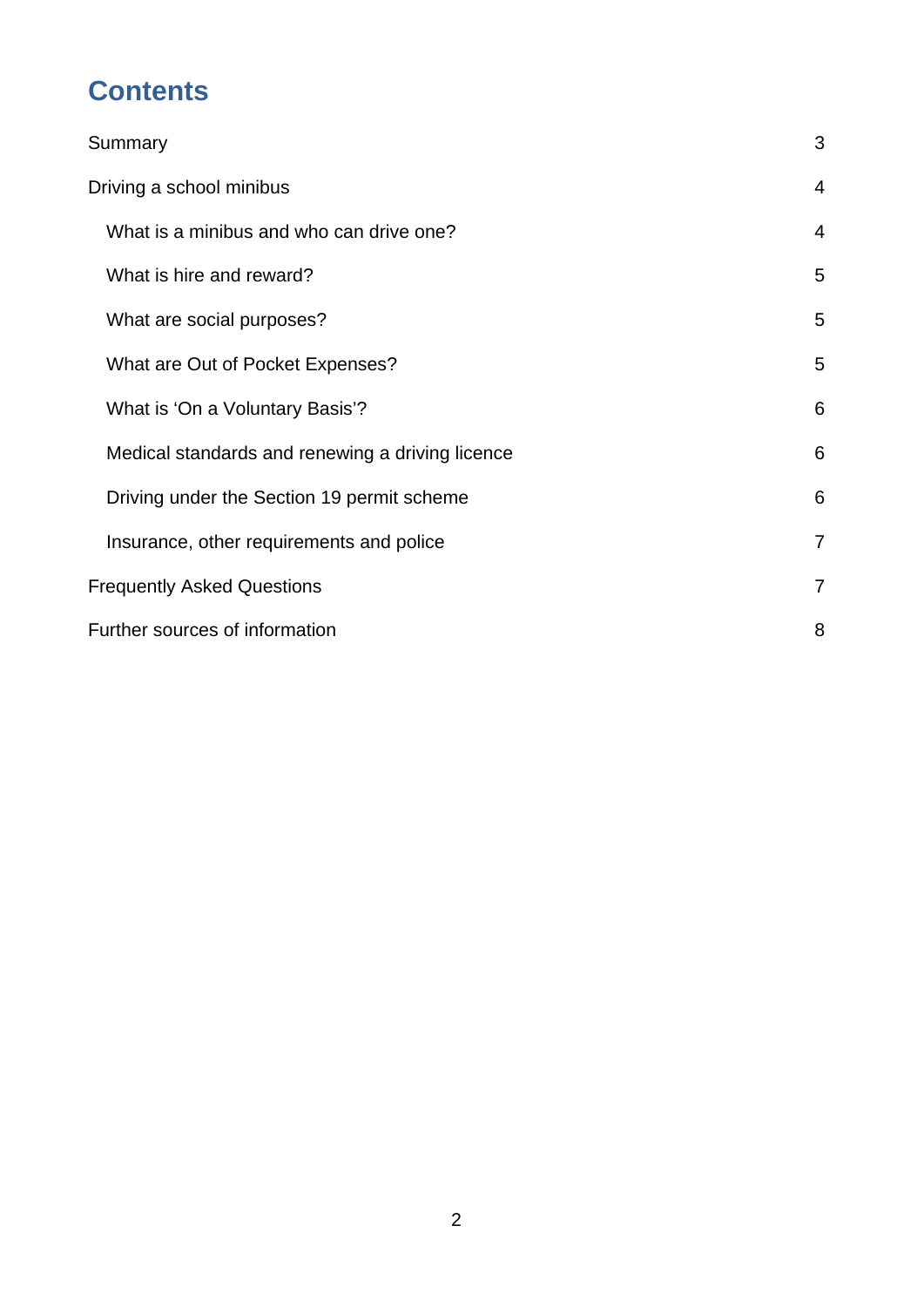# <span id="page-2-0"></span>**Summary**

#### **About this departmental advice**

1. This is non-statutory advice jointly produced by the Department for Education (DfE), the Department for Transport (DfT) and the Association of Chief Police Officers (ACPO) on driving licence entitlement when driving a school minibus. It replaces the relevant section of the DfE health and safety departmental advice.

#### **What the law says**

2. This advice does not constitute legal advice nor is it a ruling on the law: individual, schools etc should seek independent legal advice on these issues if they have any queries or concerns. The relevant legislation is Part III of the Road Traffic Act 1988 and the Motor Vehicles (Driving Licences) Regulations 1999 (SI 1999/2864). This is available to view on www.legislation.gov.uk:

[Part III of the Road Traffic Act 1988](http://www.legislation.gov.uk/ukpga/1988/52/part/III) [Motor Vehicles \(Driving Licences\) Regulations 1999 \(SI 1999/2864\)](http://www.legislation.gov.uk/uksi/1999/2864/contents/made)<sup>[1](#page-2-1)</sup>.

#### **Expiry / review date**

3. This document will be reviewed if there is a change to the legislation listed above.

#### **Who is this advice for?**

4. This advice is for school employers including local authorities, governing bodies, academy trusts and proprietors; and head teachers and other school staff. This advice may also be of interest to local authority youth workers and charitable groups working with young people.

#### **Key points**

5. There are circumstances in which a member of school staff with a car driving licence (category B) can drive a minibus. This licence entitlement is set out here and in an interactive [flowchart](https://www.gov.uk/vehicles-you-can-drive) on GOV.UK. Schools are also advised to check their insurance and any employer's policies on this matter.

6. There is also an exemption under which drivers can drive minibuses on behalf of non-profit making bodies such as schools using a Section 19 permit. If schools are in any doubt about their legal position they are advised to apply for a Permit.

<span id="page-2-1"></span>  $1$  Please note that legislation on these links are not generally consolidated and therefore may not show subsequent amendments.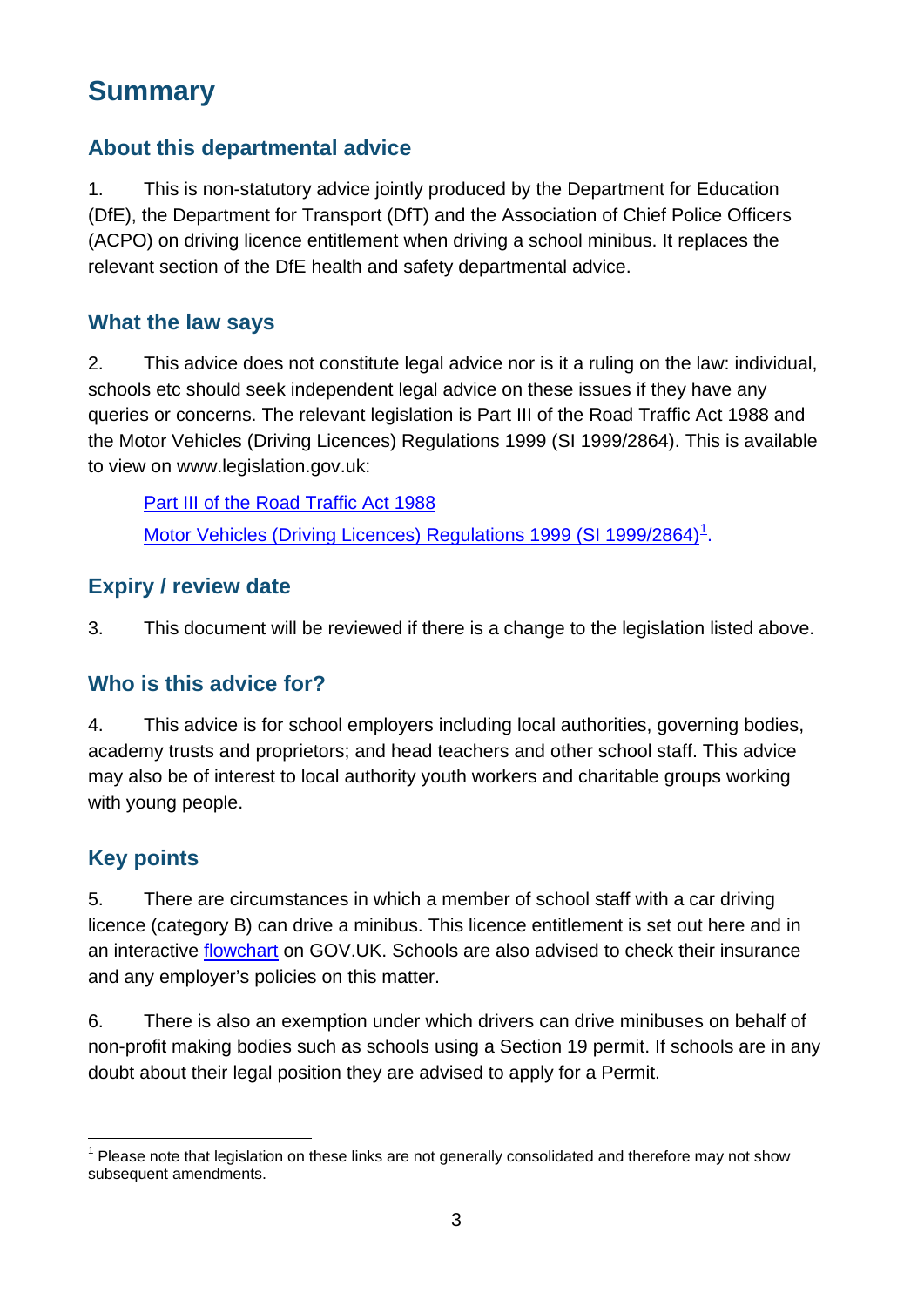# <span id="page-3-0"></span>**Driving a school minibus**

#### <span id="page-3-1"></span>**What is a minibus and who can drive one?**

7. A minibus is a motor vehicle with between 9 and 16 passenger seats<sup>[2](#page-3-2)</sup>. It is described as a category D1 vehicle by the Driving Vehicle Licencing Authority.

8. Drivers who hold a full D1 (or D) PCV entitlement can drive minibuses for *hire or reward*.

9. There are, however, circumstances when a driver can drive a minibus within the UK when they hold a car (category B) licence. These circumstances vary depending on when the driver passed their car driving test. These arrangements only apply when driving the minibus in the UK not if driving abroad.

a) **If you passed your category B (car) driving test before 1 January 1997**, you can drive a minibus that is not being used for *hire or reward* as these licences automatically include category D1 (101) (not for hire or reward) entitlement<sup>[3](#page-3-3)</sup>. This means school staff with such a licence can drive a minibus carrying up to 16 passengers with no maximum weight restriction on the vehicle. Drivers with a  $D1 + E$  (101) (not for hire or reward) entitlement can tow a trailer over 750kg.

b) **If you passed your category B driving test on or after 1 January 1997**, you may drive a minibus that is not being used for *hire and reward* if the following conditions are met:

- you are over 21 and have held a category B licence for at least 2 years;
- the minibus is used by a non-commercial body<sup>[4](#page-3-4)</sup> for *social purposes*,
- you receive no payment other than the recovery of your *out of pocket expenses* (e.g. fuel and parking costs);
- you provide the service on a *voluntary basis*;
- the maximum unladen weight<sup>[5](#page-3-5)</sup> of the minibus is not more than 3.5 tonnes (or 4.25 tonnes if including any specialist equipment to carry disabled passengers); and
- vou do not tow a trailer.

 $\overline{a}$  $2$  The driver's seat does not count for these purposes.

<span id="page-3-3"></span><span id="page-3-2"></span> $3$  Drivers who have renewed their licence (e.g. when a photo licence is issued) should check that this entitlement has been retained.

<span id="page-3-4"></span><sup>&</sup>lt;sup>4</sup> Maintained schools, Free Schools and academies are considered non-commercial bodies, as are independent schools holding charitable status.

<span id="page-3-5"></span><sup>&</sup>lt;sup>5</sup> The weight of the vehicle (sometimes known as the Maximum Authorised Mass or MAM) is shown on a metal or plastic plate situated in the engine shell or on a door pillar. At least three manufacturers are currently making lightweight minibus models of 3.5 tonnes or less which are available in the UK.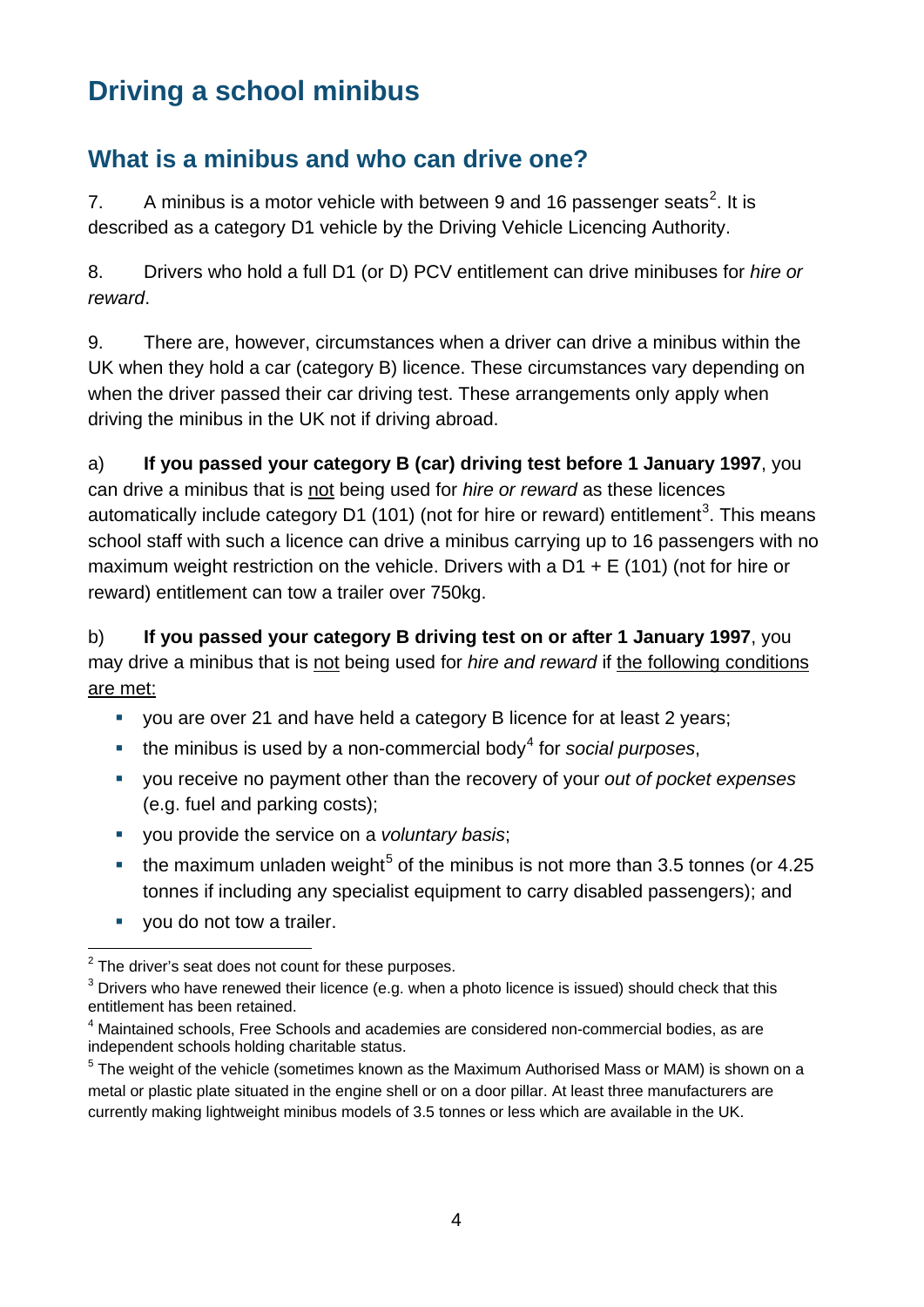#### <span id="page-4-0"></span>**What is hire and reward?**

10. A vehicle which is operated for hire or reward is one where payment is made, in cash or in kind, for the carrying of passengers, or matters which include the carrying of passengers, irrespective of the person to whom the payment is made. This includes direct payments such as a fare or an indirect payment which gives a person an opportunity to travel. It does not matter whether or not the operator is a profit-making entity. A minibus is used for *hire or reward* if there is a clear and logical link between payment and the transport provided and that link is not too remote.

11. A minibus is not being used for *hire or reward*, for example, where the pupils are not obliged to pay in exchange for the right to be passengers. This applies where independent schools with charitable status, Free Schools and academies use a minibus not for a passenger service on a commercial basis but to take pupils off-site for trips within the school day or as an extra-curricular activity, where the pupils do not pay for their transport. Independent, fee-paying schools which lack charitable status could be viewed as commercial bodies that operate minibuses for *hire or reward*; the *hire or reward* element being school fees. We advise such schools to seek legal advice.

12. If schools (or their insurers) are concerned that they may not meet the definition of not operating for *hire or reward* they are advised to consider applying for a Section 19 permit (see below).

#### <span id="page-4-1"></span>**What are social purposes?**

13. We consider social purposes to mean non-commercial activities. This includes school trips and travel to sporting fixtures within the school day or as an extra-curricular activity.

14. Where a minibus is operated to provide passenger services for commercial purposes, the driver must hold a full D1 licence (or a full D licence, which entitles the holder to drive minibuses).

#### <span id="page-4-2"></span>**What are Out of Pocket Expenses?**

15. Out of Pocket Expenses are remuneration for any fuel costs, parking fees, toll fees or similar expenses incurred as part of a trip. The driver should receive no other payments for driving the minibus.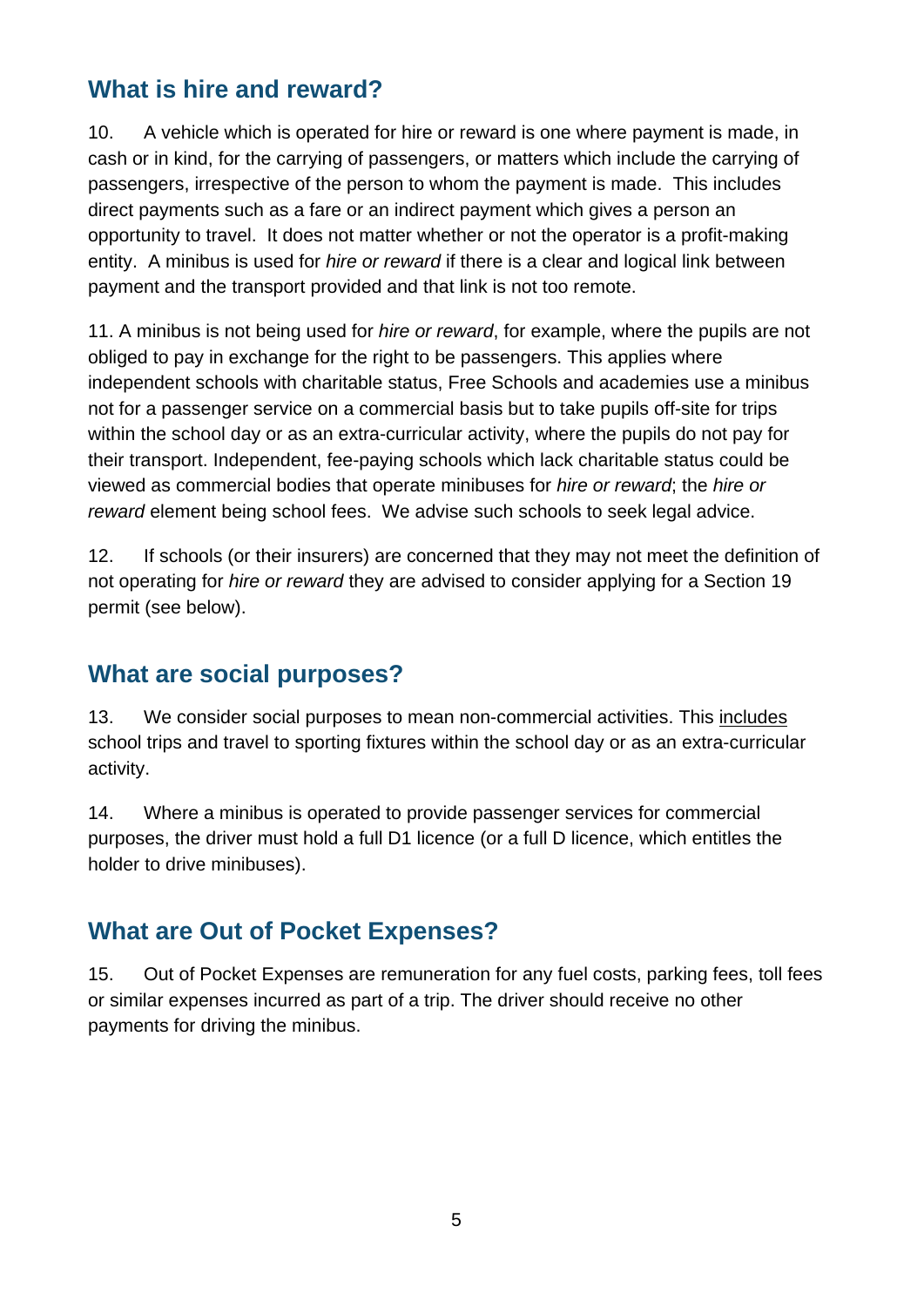### <span id="page-5-0"></span>**What is 'On a Voluntary Basis'?**

16. In our view, if the terms and conditions of a teacher's contract of employment state that driving minibuses is a part of their duties, or if a teacher is paid an additional sum specifically for driving the minibus (other than a sum to reimburse the teacher for out of pocket expenses on a cost recovery basis), such staff would be deemed as receiving payment for driving a minibus and would not be driving the minibus 'on a voluntary basis'. In these cases, a full D1 licence (or a full D licence) would be needed.

17. However, in our view, if a teacher's contract of employment does not state that driving minibuses is part of their duties and they receive no additional payment for driving a minibus to take pupils on trips or to social sporting events (except for reimbursement for out of pocket expenses), they will be driving on an extra-contractual, **voluntary basis.**  In this case, the category B licence would suffice (assuming the conditions are met) even if the school reimburses the teacher for fuel, parking and tolls.

#### <span id="page-5-1"></span>**Medical standards and renewing a driving licence**

18. When your category B driving licence expires at age 70, the entitlement to drive a minibus can be renewed upon request, if you meet the medical standards for category D1 drivers. You will need to complete a D2 application form and provide a Medical Examination Report (D4). Further information can be obtained from the DVLA's INF28 leaflet, [Driving a Minibus.](http://www.direct.gov.uk/prod_consum_dg/groups/dg_digitalassets/@dg/@en/@motor/documents/digitalasset/dg_4011275.pdf)

19. Every driver must comply with medical standards for any driving licence issued.

#### <span id="page-5-2"></span>**Driving under the Section 19 permit scheme**

 $\overline{a}$ 

20. A Section 19 permit is usually issued free of charge and is given to non-profit making bodies<sup>[6](#page-5-3)</sup> that run transport services which benefit the community. Section 19 Permits are issued to bodies to enable them to provide transport for their own members or other people whom the organisation exists to help. The vehicle must not be used for carriage of members of the general public. It must also not be used with a view to profit, nor incidentally to an activity which is itself carried out with a view to profit. Category B and Category D1 (101) (not for Hire or reward) licence holders are entitled drive minibuses that are operated for *hire or reward* in accordance with a Section 19 permit.

<span id="page-5-3"></span> $6$  Examples of such non-profit making bodies are bodies concerned with education, religion, social welfare, recreations and other activities that are beneficial to the community. Schools would fall within this classification.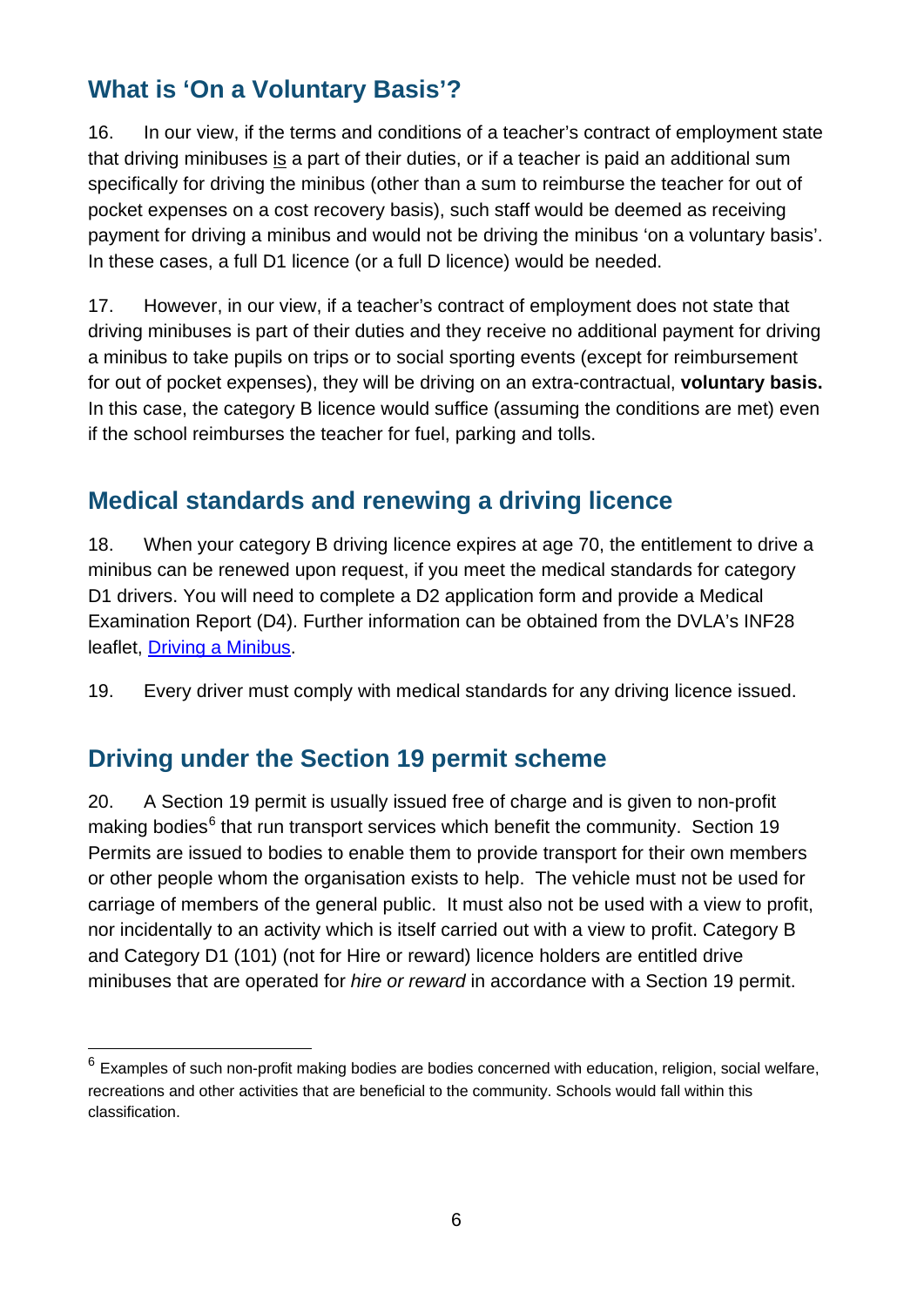Apart from the *hire or reward* test, the same driving licence requirements as described in paragraph 9 apply.

21. Permits are available free, or for a small fee, from Traffic Commissioners and designated bodies such as local authorities and various church organisations. Details of how to contact Traffic Commissioners in your area are on [GOV.UK.](https://www.gov.uk/government/organisations/traffic-commissioners/about/access-and-opening) Once a permit has been obtained, a member of staff can drive a minibus under the conditions outlined above. These Permits only apply within the UK.

#### <span id="page-6-0"></span>**Insurance, other requirements and police**

22. It is up to drivers to check with their insurer whether their insurance policy covers a minibus in the circumstances in which it is proposed to be driven.

23. It is also up to drivers to check whether their driving triggers other legal requirements, such as the laws in respect of drivers' hours, tachographs and Certificates of Professional Competence**.** 

24. This guidance has been cleared by the Association of Chief Police Officers, who will promote awareness of this legislation amongst local traffic police officers.

# <span id="page-6-1"></span>**Frequently Asked Questions**

*Question:* We are taking a small group of pupils on a school trip and asking for a contribution toward petrol costs. Does this constitute *hire or reward*?

**Answer:** Yes, we would consider a payment by pupils toward petrol costs to fall within the meaning of hire or reward.

**Question:** Do staff need MIDAS<sup>[7](#page-6-2)</sup> training?

**Answer:** The MIDAS scheme allows organisations to assess and train minibus drivers and is highly recommended for school staff driving on a category B licence. Although the scheme is not mandatory there are many advantages to successful completion of the training. Drivers will feel more confident in their ability to drive and valuable experience of driving a minibus is gained, increasing competence. Some employers may require drivers to have taken this training and some insurance companies may offer lower premiums based on drivers having completed the training.

<span id="page-6-2"></span> $\overline{a}$  $7$  MiDAS is the Minibus Driver Awareness Scheme (organised by the Community Transport Association U.K.) which promotes a nationally recognised standard for the assessment and training of minibus drivers.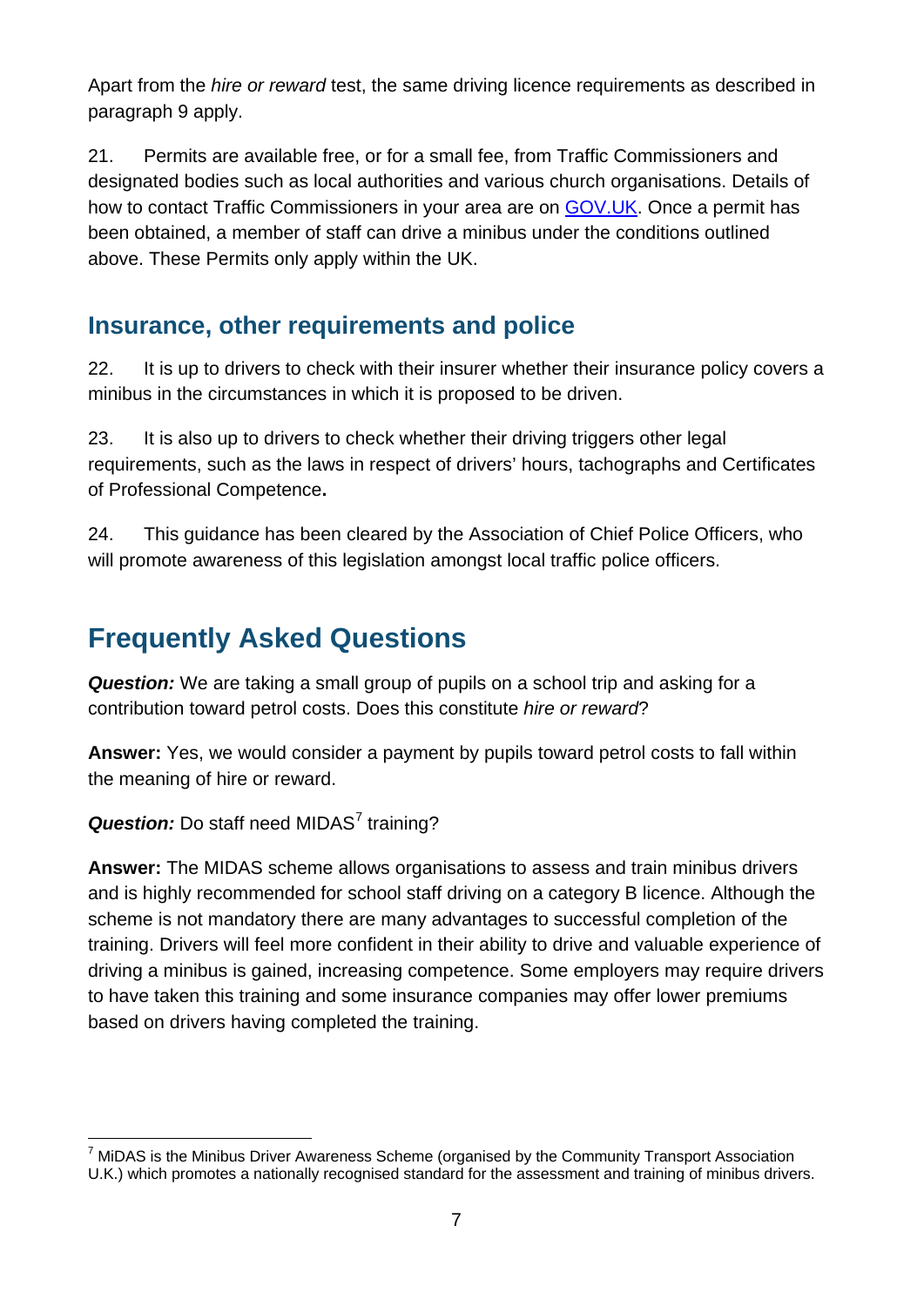*Question:* How does the status of the school affect the teacher's right to drive under the above derogations (usually in Charitable Trusts, Private Schools)?

**Answer**: The right to charitable status for a fee paying school is determined by a number of criteria, one of which is how the school will work with the local community. It is arguable that a fee paying school which does not have charitable status operates as a business rather than on a community basis and that their teachers would be driving minibuses on a "hire and reward" basis because the pupils' school fees amount to a payment for matters that include carriage by minibus. Schools without charitable status are advised to seek legal advice. (Academies and Free School have charitable status.)

## <span id="page-7-0"></span>**Further sources of information**

- There is an interactive [flowchart](https://www.gov.uk/vehicles-you-can-drive) available on GOV.UK to help drivers identify whether or not they meet the conditions to drive a minibus.
- All drivers should be familiar with the [Highway Code.](https://www.gov.uk/highway-code/contents)
- **Further details of exemptions and permits:** 
	- [www.gov.uk/driving-a-minibus](http://www.gov.uk/driving-a-minibus)
	- **Schools may also like to consult The Outdoor Education Advisers' Panel** [website.](http://oeap.info/)